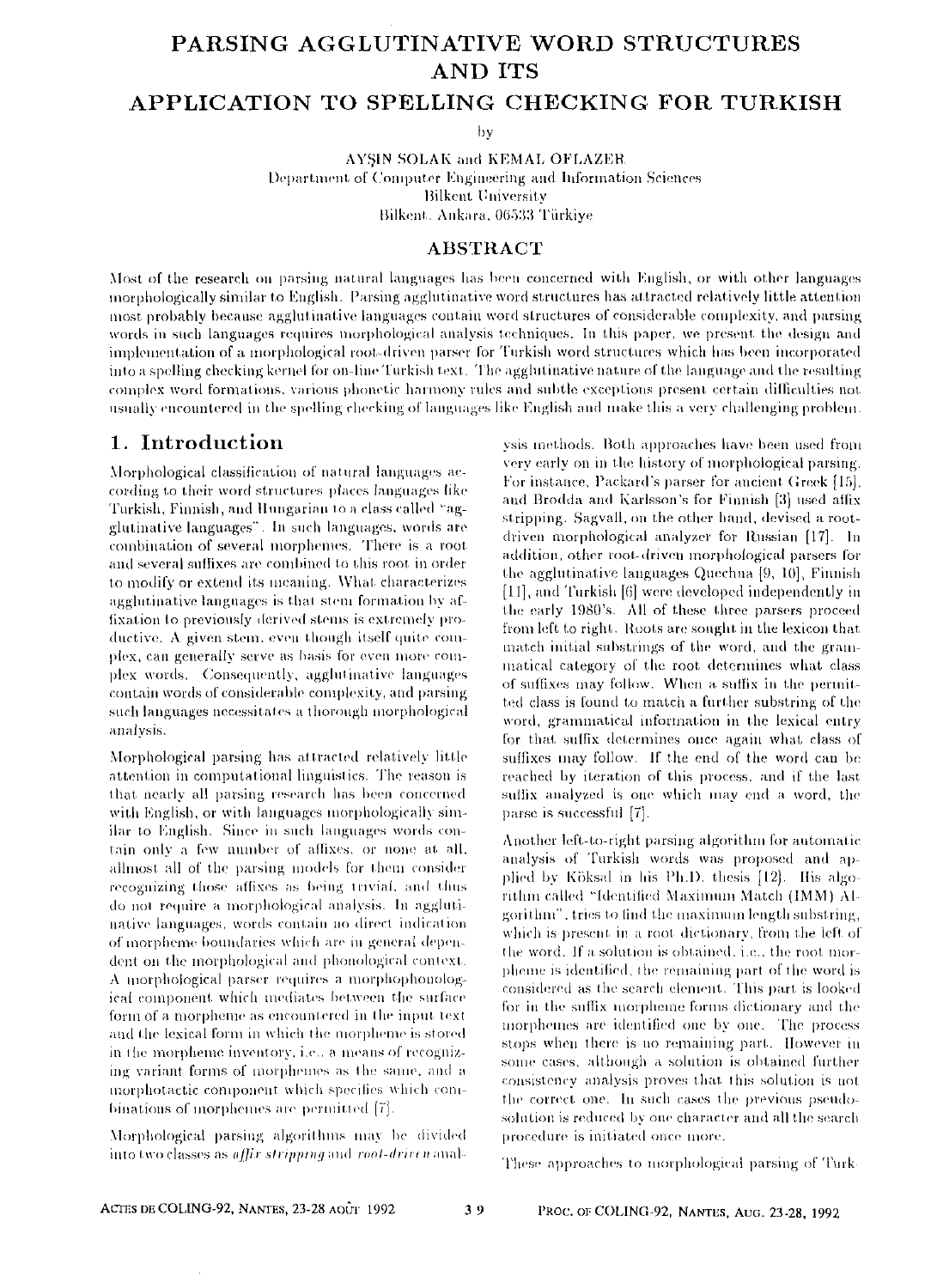ish words have the following shortcoming: They do not consider the fact that in Turkish, words contain tremendous amount of semantic information that has to be taken into account. In these parsers, it is only the grammatical category of the stem that determine the suffixes that may follow. However, most of the suffixes in Turkish, especially the derivational ones, can be attached only to a limited number of roots or stems mostly due to semantic reasons.

Another shortcoming of the previous parsers for Turkish is that they allow the iterative usage of derivational suffixes. Although, Köksal [12], prevents the consecutive usage of the same morpheme twice, he still parses the word GOZLUKCULUKCULUK correctly, so do Hankamer [7]. It is true that some Turkish suffixes can form an iterative loop, but usually the number of iteration is not too high. The above word can be parsed correctly up to the point GOZ-LÜKCULUK (the occupation of oculists), but the words GÖZLÜKÇÜLÜKÇÜ and GÖZLÜKÇÜLÜK-CULUK are meaningless, and therefore some control mechanisms using semantic information should be included within the parser to avoid parsing such meaningless words as if they were correct.

One of the most important application areas of parsing words in natural languages is checking their spellings. Although many spelling checkers for English and some other languages have been developed. so far no such tool was present for Turkish. The reason for this is probably the complexity of parsing problem for Turkish as explained above. Wrong ordering of morphemes and errors in vowel or consonant harmonies may cause the wrong spelling of Turkish words. Consequently, in order to check the spelling of a Turkish word, it is necessary to make significant phonological and morphological analyses.

This paper describes a morphological root-driven parser developed for Turkish language and its application to spelling checking. A major portion of this work depends on a detailed and careful research on some features of Turkish that make the parsing problem for this language especially hard and interesting. The following section presents an overview of certain morphophonemic and morphological aspects of the Turkish language which are especially relevant to the problem under consideration (for details see [20]).

# 2. The Turkish Language

Turkish is an agglutinative language that belongs to a group of languages known as Altaic languages. For an agglutinative language, the concept of word is much larger than the set of vocabulary items. Word structures can grow to be relatively long by addition of suffixes and sometimes contain an amount of semantic information equivalent to a complete sentence in another language. A popular example of complex Turkish word formation is CEKOSLOVAKYA-LILASTIRAMADIKLARIMIZDANMISSINIZ whose equivalent in English is "(it is speculated that) you had been one of those whom we could not convert to a Czechoslovakian." In this example, one word in Turkish corresponds to a full sentence in English. Each suffix has a certain function and modifies the semantic information in the stem preceding it. In our example, the root morpheme CEKOSLOVAKYA is the name of the country Czechoslovakia and the suffix . LI converts the meaning into Czechoslovakian, while the following suffix -LAS makes a verb from the previous stem meaning to become a Czechoslovakian,<sup>1</sup>. and so on.

### 2.1. Turkish Phonetic Model

Being phonetic, the Turkish language can be adapted to a number of different alphabets. In the past, various alphabets have been used to transcribe Turkish, e.g., Arabic. Since 1928, Latin characters have been used. The Turkish alphabet consists of 29 letters of which  $\delta$  (A, E, I, I, O, Ö, U, Ü) are vowels, and 21 (B, C, C, D, F, G, G, H, J, K, L, M, N, P, R, S, Ş, T, V, Y, Z) are consonants.

Turkish word formation uses a number of phonetic harmony rules. Vowels and consonants change in certain ways when a suffix is appended to a root, so that such harmony constraints are not violated.

#### 2.1.1. Vowel Change in Suffixes

Almost all suffixes in Turkish use one of two basic vowels and their allophones. We have denoted these sets of allophones with braces around the main vowels A and I. as  $\{A\}$  and  $\{I\}$ . The allophones of  $\{A\}$  are A and E, where  $\{I\}$  represents I, I, U, or U. The vowels O and O are only used in root morphemes (especially in the first syllable) of Turkish words.<sup>2</sup>

The vowel harmony rules require that vowels in a suffix change according to certain rules when they are affixed to a stem. The first vowel in the suffix changes according to the last vowel of the stem. Succeeding vowels in the suffix change according to the vowel preceding it. If we denote the preceding vowel (be it in the stem or in the suffix) by  $v$  then  ${A}$  is resolved as  $\Lambda$  if  $v$  is  $\Lambda$ , I. O. or U. otherwise it is resolved as E. On the other hand,  $\{I\}$  is resolved as I if r is A or I, as l if  $v$  is E or I, as U if  $v$  is O or U, and as Ü if  $v$  is Ö or U. For example the word "YAPMAYACAKTINIZ" can be broken into suffixes as:

### YAP/M{A}/[Y]<sup>3</sup>{A}C{A}{K}<sup>4</sup>/{D}<sup>5</sup>{I}/N{I}Z

From now on, we will indicate the English meaning of a word in Turkish in parentheses following it.

<sup>&</sup>lt;sup>2</sup>The progressive tense suffix  $\cdot$  {I}YOR is an exception.

 $^{3}$  ] indicates an optional morpheme that must be inserted before a suffix to satisfy certain harmony rules. In this case, [Y] indicates that the consonant Y must be inserted if the last letter of the stem is a vowel, otherwise it is dropped: e.g., OKU (read) OKU<u>YACAK</u> (s/he will read), but SOR (ask) - SORACAK (s/he will ask).

<sup>&</sup>lt;sup>4</sup>The two allophones of  $\{K\}$  are K and  $\tilde{G}$ 

<sup>&</sup>quot;The two allophones of  $\{D\}$  are D and T.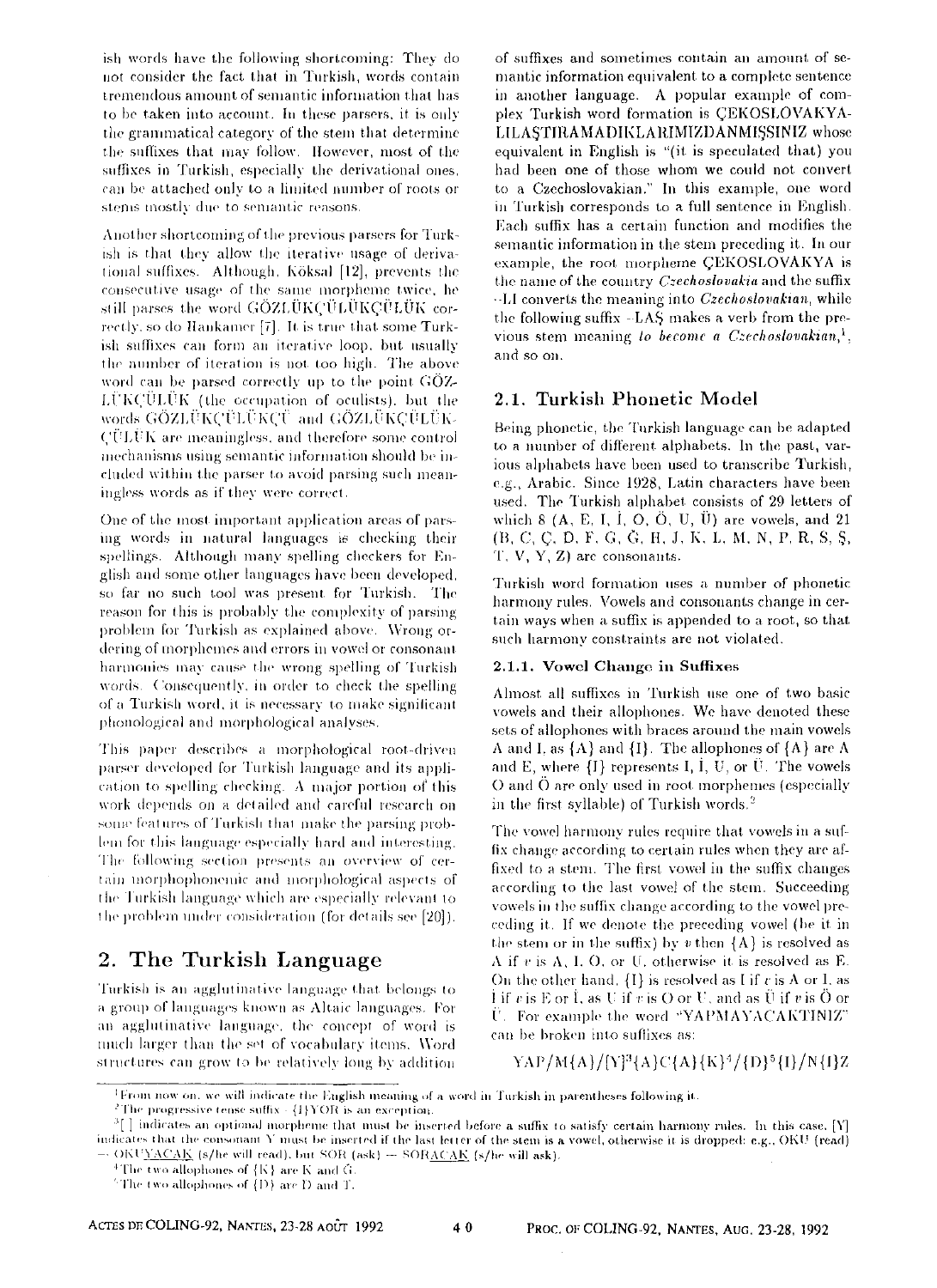It can be seen that the vowels in the correct spelling of the word obey the rules above, while a spelling like "YAPMAYACEKTINIZ" violates the harmony rules because an  ${A}$  in the suffix can not resolve to an E as the preceding vowel is an A. It should be mentioned in passing that there are also some suffixes, such as -KEN, whose yowels never change.

#### 2.1.2, Consonant Harmony

Another basic aspect of Turkish phonology is consonant harmony. It is based on the classification of Turkish consonants into two main groups, voiceless and *voiced*. The voiceless consonants are C, F, T, H, S. K, P, S. The remaining consonants are voiced. Interested readers can find the complete list of consonant harmony rules in Koksal [12], and Solak [20]. To give an example, one of the rules says that if a suffix begins with one of the consonants D. C. G. this consonant changes into T. C. K respectively, if a voiceless consonant is present as the final phoneme of the previous morpheme, e.g., YOLDA (on road), but **FCAKTA** (on plane).

Some morphemes are affixed with the insertion of either N. S. S. Y when two vowels happen to follow each other (e.g. BAHCESI (his/her garden), BAHCEYI (accusative of garden). IKISER (two each)), or when there is another morpheme following (e.g. BAHCESINDE (in his/her garden), or in context of some pronouns (e.g., BUNA (to this), KENDINDEN (from yourself)) and the pronomial suffix - KI (e.g. SENINKINI (accusative of yours)). In our example above, the future tense suffix  $[Y]\{A\}C\{A\}\{K\}$  comes after the stem YAPMA and since the last phoneme is a vowel Y is inserted.

#### 2.1.3. Deformation of Roots

Normally Turkish roots are not flexed. However, there are some cases where some phonenies are changed by assimilation or various other deformations [12]. An exceptional case related to the flexion of roots is observed in personal pronouns BEN (I) and SEN (you) having datives BANA (to me) and SANA (to you) respectively. These are individual cases and can be treated as exceptions.

A more systematic ellipsis occurs when the suffix -{I}YOR comes after the verbal roots and stems ending with the phoneme  ${A}$ . In such cases, the wide yowel at the end of the stem is narrowed, e.g., YAP  $-$  YAPIYOR (s/he/it is doing [it]), but ARA  $-$ ARIYOR (s/he/it is searching).

Another root deformation occurs as a vowel ellipsis. When a suffix beginning with a vowel comes after some nouns, generally designating parts of the human body, which has a yowel  $\{1\}$  in its last syllable, this vowel drops, e.g. BURUN (nose) -- BURNUM (my nose). Similarly, when the passiveness suffix  $\{1\}$ L is affixed to some verbs, whose last vowel is  $\{1\}$ . this vowel also drops, e.g.  $CAGRRMAX$  (to call)  $-$ CAGRILMAK (to be called). Other root deformations and their exceptions can be found in Solak [20].

### 2.2. Turkish morphology

Turkish roots can be classified into two main classes: nominal and verbal. The verbal class comprises the verbs, while nominal class comprises nouns, pronouns and adjectives, etc. The suffixes that can be received by either of these groups are different, i.e., a suffix which can be affixed to a nominal root can not be affixed to a verbal root with the same semantic function.

Turkish suffixes can be classified as *derivational* and conjugational. Derivational suffixes change the meaning and sometimes the class of the stems they are affixed, while a conjugated verb or noun remains as such after the affixation. Conjugational suffixes can be affixed to all of the roots in the class that they belong. On the other hand, the number of roots that each derivational suffix can be affixed changes. The nominal model

The simplified models for nominal and verbal grammars can be given as follows:<sup>6</sup>

#### The nominal model:

nominal root  $+$  plural suffix  $+$  possessive suffix  $+$  case  $suffix + relative suffix$ 

#### The verbal model:

verbal root + voice suffixes + negation suffix + compound verb suffix  $+$  main tense suffix  $+$  question suffix  $+$  second tense suffix  $+$  person suffix

# 3. Implementation

We have implemented a root-driven morphological analyzer for Turkish and used it as a spelling checking kernel that can be integrated to different applications on a variety of platforms.

The program takes a list of Turkish words as input, and then checks them one by one in the order they appear. If the spelling of an input word is incorrect, it is output as misspelled. Each word is analyzed individually with no attention to the semantics or to the context. If a word is spelled correctly but is the wrong word in the context, we have no intention for, and way of flagging it as erroneous. Thus, as in all other spelling programs, the text is examined with respect to words, not with respect to sentences. In addition, we do not yet give any suggestion about the most likely correct words after detecting a misspelled word, i.e., spelling correction is not done. Word analysis is handled in four step as syllabification check, root determination, morphophonemic check, and morphological analysis. During these steps a dictionary of Turkish root words, and a set of rules for Turkish syllable structure, morphophonemics, and morphology are used concurrently. All these steps will be explained in the following sections, after a

<sup>&</sup>lt;sup>6</sup>Refer Solak [20] for detailed information on each of the suffixes in these models and the exceptional cases about them.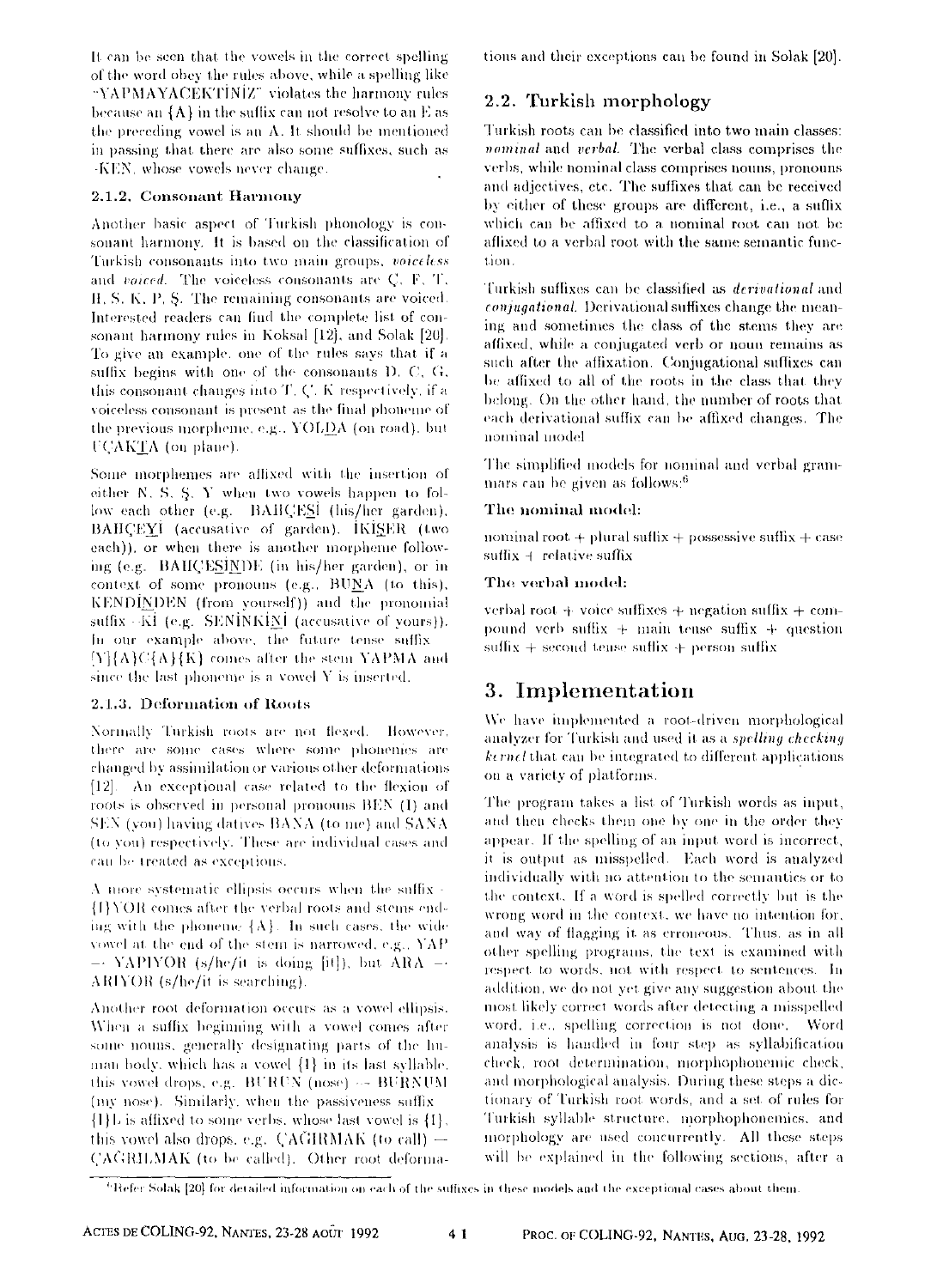brief information on the dictionary used in this implementation.

# 3.1. Dictionary

The dictionary is based on the Turkish Writing Guide [23] as the source. Some words in the dictionary have to be marked as having certain semantic and structural properties such as being a verbal root or a nominal root, being a proper noun, not obeying to vowel harmony rules, deforming under certain conditions. and so on. For example, the word BURUN (nose) have to be marked as being a nominal root, and deforming by vowel ellipsis. For this reason, for each word in the dictionary a series of flags representing certain properties of that word are held. Thus, each entry of the dictionary contains a word in Turkish and a series of flags showing certain properties of that word.

Nearly 23,500 words, each having 7 letters on the average, are listed in our current dictionary. 41 flags per word<sup>7</sup> have been used so far, but later it may be necessary to use more. Because of this, two long integers (whose bits represent flags, for a total of 64 flags) are assigned for every word.

# 3.2. Syllabification Check

Analyzing all the words in Turkish Writing Guide [23] and all the suffixes in Turkish [1, 8], we have constructed a regular expression and a corresponding finite state automaton for validating if a word matches the syllable structure rules of Turkish [18]. This regular expression is used as a heuristic in our spelling checker. The input word is first processed with the regular expression. It is reported as misspelled if its syllable structure can not be matched with this expression, i.e., the phonemes of the word do not form valid sequences according to Turkish syllable structures. On the other hand, if it can be matched, it is further analyzed as it may still be a non-Turkish or a misspelled word.

With the help of the syllabification check, most of the typographical errors can be detected. For example, if the word YAPMAK (to make) were typed as YP-MAK or YAPMKA, the word would not be matched by the expression and its spelling would be reported incorrect. On the other hand, if it were written as YAPMEK, where a vowel harmony error is made, it would pass the syllabification check, but would be reported as misspelled during morphophonemic checks.

# 3.3. Root Determination

Before analyzing the morphophonemic and morphological structures of a Turkish word, the root has to be determined. If the word passes the syllabification check, its root is searched in the dictionary using a maximal match algorithm. In this algorithm, first the whole word is searched in the dictionary. If it is found then the word has no suffixes and therefore its spelling is correct. Otherwise, we remove a letter from the right and search the resulting substring. We continue this by removing letters from the right until we find a root. If no root can be found although the first letter of the word is reached, the word is reported as misspelled.

The maximum length substring of the word that is present in the dictionary is not always its root. If further analyses show that the word is misspelled, a new root is searched in the dictionary, this time removing letters from the end of the previous root. If a new root can be found the same operations are repeated, otherwise the word is reported as misspelled.

Root determination presents some difficulties when the root of the word is deformed. For the root words which have to be deformed during certain agglutinations, a flag indicating that property is set in the dictionary. For example, the root of the word SEHRE (to the city) must be found as SEHIR (city). In order to determine it correctly, when the substring SEHR is not found in the dictionary, considering that it may be a deformed root by vowel ellipsis, the vowel I is inserted between the consonants H and R, and the word SEHIR is searched in the dictionary. When it is found, the flag corresponding to vowel ellipsis is checked. Since it is set for this word, the root of the word SEHRE is determined as SEHIR, and remaining analyses are continued. If that word were written as SEHIRE, we should report it as incorrect although  $SEHIR +$  dative case suffix form looks correct. For all other root deformations, the real root of the word can be found by making such checks and some necessary changes (see [20]).

For some roots both of the forms above are valid. For example, both METNI (accusative of text) and METINI (accusative of strong) are correct although the root of both words is METIN (text, strong) because this word can be used in two different meanings.

### 3.4. Morphophonemic Check

Turkish words obey vowel and consonant harmony rules during agglutination (see sections 3.2.1 and 3.2.2). The vowel harmony check may be done just after the root determination, but other morphophonemic checks should be done during morphological analvsis.

After the root of the word is found, the rest of the word is considered as its suffixes. The first vowel in the suffixes part must be in harmony with the last vowel of the root, while the succeeding vowels must be in harmony with the vowel preceding them. Since there are some suffixes, such as -KEN, whose vowels never change, when a disharmony is found, we check whether it is the result of such a suffix (e.g., YANARKEN (while it is burning)).

 $42$ 

<sup>&</sup>lt;sup>7</sup>The list of all flags can be found in Solak [20].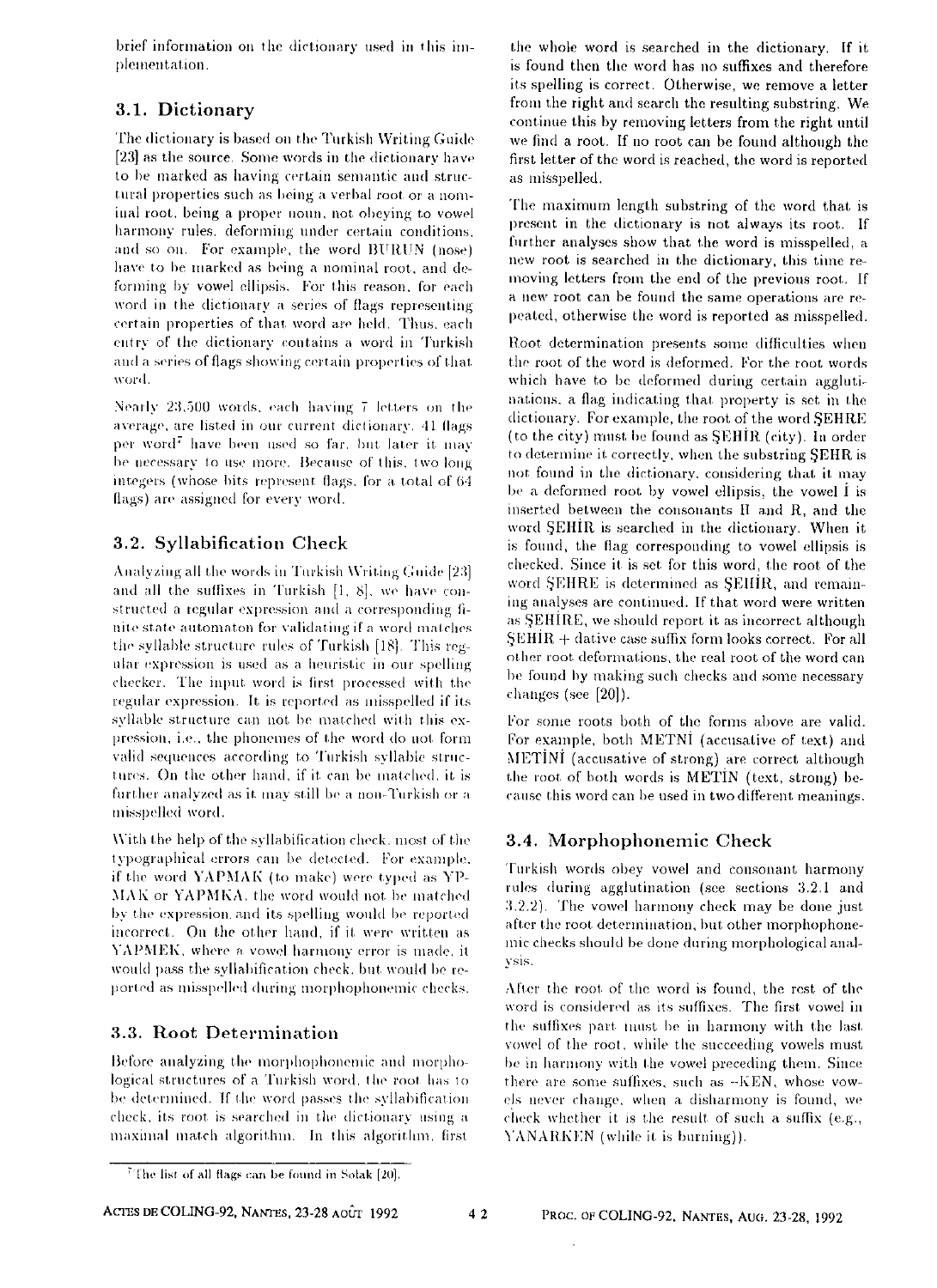Some words of foreign origin do not obey vowel harmony rules during agglutination (e.g., KONTROL (control)). Before the vowel harmony checks are done, the flag corresponding to that property must be checked. If it is set for the root of the word. the vowel harmony check must be applied inversely. Thus, the first vowel in the suffixes part must be in disharmony with the last vowel of the root (e.g., KONTROLLER (controls)). As another interesting case, some roots that may be used in two meanings. i.e., the homonyms, obey vowel harmony rules when they are used with a certain meaning, while they do not obey them when they are used in the other meaning. For example, both SOLA (to the left) and SOLE (to the note sol) pass the vowel harmony check since their root SOL has two meanings as "left" and "musical note."8

The suffixes must be determined before the consonant harmony checks are done. Because of this, these checks are done during morphological analysis, after each suffix is isolated.

If a word does not pass any of the morphophonemic checks, considering the possibility that the root may have been determined wrongly, a new root is searched in the dictionary.

### 3.5. Morphological Analysis

The spelling checker has two separate set of rules for the two main root classes. For the implementation of the lexical analyzers and parsers in which the rules are included, two standard UNIX utilities, lex and yacc, have been utilized respectively [13]. Lex is used to separate the suffixes of a word from left to right, and *yace* is used to parse those suffixes using morphological rules of Turkish grammar.

The models given in various books on Turkish grammar [1, 2, 4, 5, 14] and previous research on Turkish computational linguistics [12, 16] have been utilized in for generating the rules used in the parsers. Additionally, all of the known exceptional cases have also been considered (see [20]). Although all the conjugational suffixes have been included into the rules, only a small subset of the derivational suffixes have been handled. The reasons for this are that majority of the derivational suffixes may be received by only a small group of roots, and determining such groups is a rather difficult and time-consuming job, and depends on various semantic criteria. The derivational suffixes that may be affixed to all of the roots in a class and those which can be affixed to large percentage, but not all, of the roots in their class are included in the rules. That makes it possible to eliminate a number of words from the dictionary.

The two parsers are alternatively used. First parser to be used is determined according to the class of the root, but as the parsing continues it may be necessary to switch from one parser to another and continue there, or again pass back to the previous one, since the class of a stem can change when it receives certain suffixes. The switches between parsers can sometimes be very complicated. Some suffixes can have two different usages. In such cases both possibilities have to be considered.

If a word has received more than one derivational suffixes then many switches between parsers will be necessary. For example, the root of the word BEYAZ-LASTIRMAYANLARDAN (from those which do not cause to become white) is found as the noun BEYAZ (white) in our dictionary. Then comes the suffix - $L\{A\}\$ , which makes a verb from a noun, therefore a switch to the verb parser has to be made. Parsing continues there until the suffix  $-M(A)$  is matched. This suffix can either make a verb a noun or negate it. First considering the possibility that it is used as a derivational suffix, the noun parser is invoked. The remaining part of the word can not be parsed by this parser. So accepting  $-M\{\Lambda\}$  as the negation suffix, the verb parser is returned to and parsing continues there. Later comes the suffix -[Y]{A}N, which is a suffix that makes a noun from a verb, so again a switch to the noun parser is made. Continuing in this parser, the word is parsed correctly.

Some Turkish roots can take the suffixes belonging to both nominal or verbal classes. For such roots if parsing is unsuccessful in the first parser chosen, the other one must also be tried. For example, the root of the word ACLAR (hungry people) is AC. This root may either be used as a verb (open) or as a noun (hungry). If parsing is first attempted with the verbal parser it will be unsuccessful. So we backtrack and use the nominal parser. With the nominal parser the word can be parsed successfully.

Figure 1 shows the block diagram of the word analysis. Summarizing, first the syllable structure of the word is checked. If it is wrong the word is added into the output list of misspelled words, otherwise the root is determined. If no root can be found the word is reported as misspelled. If a root is found. first the vowel harmony check is done. Then, according to the class of the root, one of the parsers is activated. In the parsers, as the suffixes are isolated one by one, necessary morphophonemic checks are done. Depending on the suffixes, switches between the parsers are possible. When the end of the word is reached, if no errors can be found then the spelling of the word is correct. If any error is found in any of the parsers or during morphophonemic checks, a new root is searched. If another root is found same operations are done. If no successful parsing can be done although the first letter of the word is reached. the word is added into the output list.

# 4. Performance Results

This spelling checker has been implemented in UNIX environment, on SUN SPARC workstations,

<sup>&</sup>lt;sup>8</sup>The word SOL is pronounced slightly different in the latter.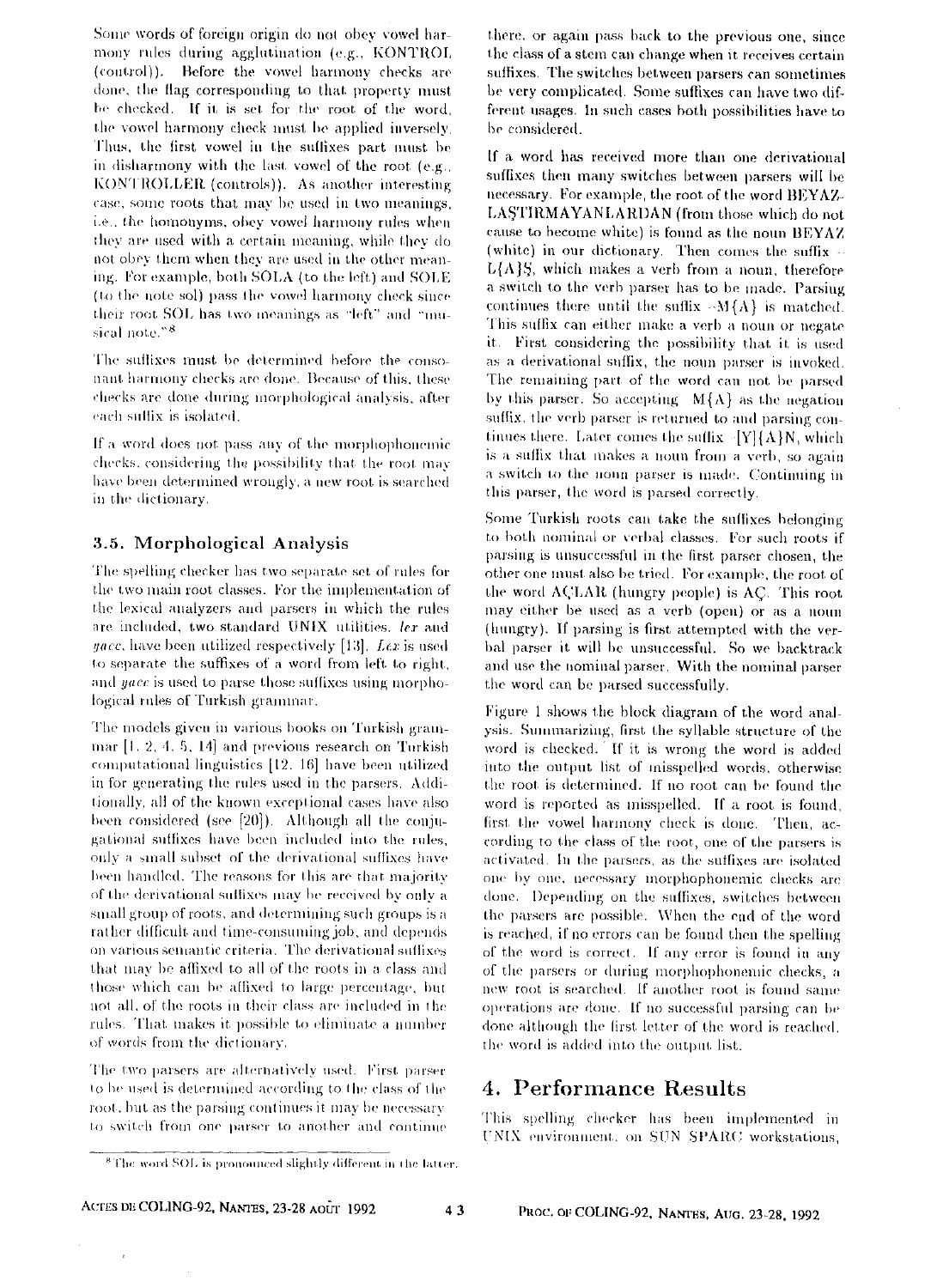

Figure 1: Word analysis

at Bilkent University, using the C programming language. Its current version takes nearly 600 Kbytes including the dictionary.

The checker can be inserted to different word processing applications or can be used separately. We have integrated it to GNU-EMACS text editor for use on IATEX documents. In this form, the program is available for use within the university and around a number of sites on Internet. It is also possible to obtain some statistical information by running the program with -s option.

Our results indicate that the number of distinct words within a document is relatively small, and more particularly, the percentage of distinct words to total words processed increases as the length of the document decreases. Approximately 40% of the misspelled words are detected by syllabification check and the rest are detected by other checks. The number of distinct words affect the execution time more than the total number of words, as expected, because a word is fully analyzed only once. If it occurs again in the text, the result of the previous check is used. In general, the spelling checker can process at 1000-3000 words (roughly 2-6 pages) per second, depending on the document. The functional performance of the spelling checker can be fine tuned by analyzing the word list and inserting the additional appropriate flags.

# 5. Conclusions

In this paper, we have presented a morphological parser for an agglutinative language. Turkish, and its

application to spelling checking of this language.

Parsing agglutinative word structures necessitates rather nontrivial phonological and morphological analyses which present special difficulties in the development of parsers for such languages, not usually encountered in parsers for other languages. As a result, the number of parsers developed for agglutinative languages, and particularly for Turkish, is quite limited, and they have certain shortcomings. We have solved most of the problems encountered in the previous parsers by making a detailed and careful research on Turkish word formation rules and their exceptions [20]. These results may hopefully be helpful for future researchers on Turkish linguistics. We should note that even though it is claimed that word formation rules in Turkish are well-defined and Turkish is a very regular language, as used today it shows many irregularities that cause the problem of parsing this language to become a very hard and interesting problem

Many grammar books have been referred to collect Turkish word formation rules. In those books, after each rule is defined, usually it is reminded that there may occur some exceptions to that rule in some conditions, but mostly those conditions can not be "well" defined. For example, in all Turkish grammar books, it is said that "When a Turkish word ending with one of the consonants  $P, C, T$ , K receives a suffix beginning with a consonant, that final consonant is softened, but there are some such words whose final consonant does not change." However, none of the books says what the common property of those words which do not obey to that rule is, because most